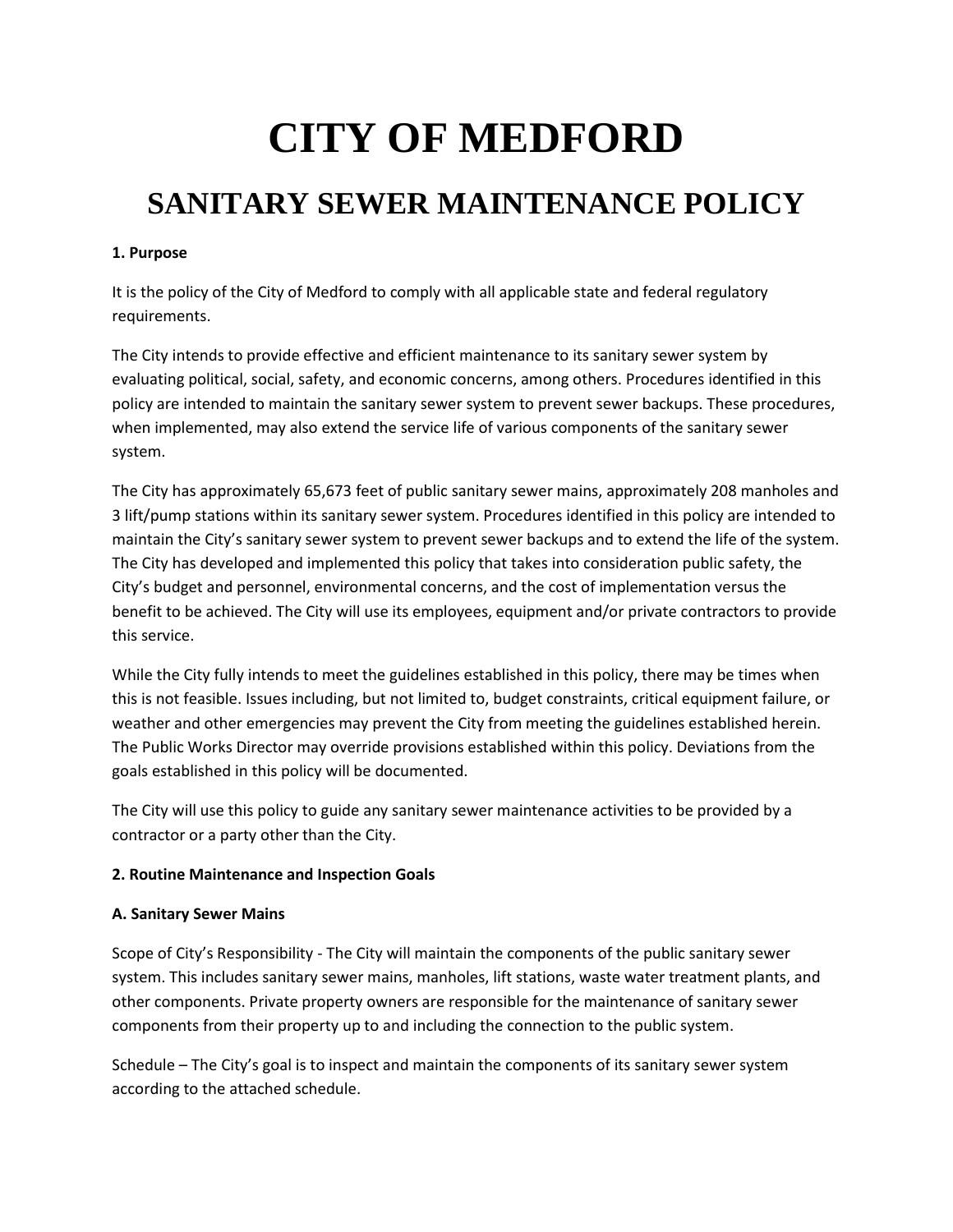Equipment – The equipment used to perform maintenance will depend upon the equipment available and its effectiveness as determined by qualified staff.

Television Inspection – Any sewer mains located on a street where a street maintenance project is planned will be inspected before and after such a project. Sanitary sewer mains in a new development must be televised before said mains are turned over to the City. Television inspection may also be used to inspect the system where there are possible problems. In addition, the City may require any main near a construction site to be televised before and after the construction (i.e., near blasting, digging, other activities that might disrupt the main, etc.)

Visual recordings of sewer main televising will be required of any vendor performing this service for the City. A written report summarizing and interpreting the findings of the televising will also be required. These records will be kept by the City for a minimum of 10 years.

#### **B. Problem Areas**

The sanitary sewer mains and facilities identified as Category 1 will receive ordinary routine maintenance as noted on sewer maps. The sanitary sewer mains and facilities identified on the sewer map as Category 2 will receive more frequent maintenance and those identified as Category 3 will receive less frequent maintenance. When a sewer main or facility is identified as anything other than Category 1, the reasons why maintenance is needed on a different schedule will be documented. Sewer mains and facilities will receive maintenance according to the attached schedule.

The Public Works Director will determine whether a main or facility is Category 1, receiving routine sewer maintenance, Category 2, receiving more frequent maintenance or Category 3, receiving less frequent maintenance. Based on periodic assessment, maintenance will be adjusted and a sewer main may be moved from one category to another.

# **C. Sanitary Sewer Lift Stations**

The City maintains lift stations using specific maintenance that is reasonable and recommended. The number of lift stations, location, and capacity of each lift station is kept on record. Maintenance for each lift station is reflected in Standard Operating Procedures (SOP) and Standard Maintenance Procedures (SMP).

Components of SOP and SMP include:

- Easy availability of original manuals with manufacturers' recommended maintenance schedules for all lift station equipment
- Operating procedures for manipulating pump operations (manually or automatically) during wet weather to increase in-line storage of wet weather flows
- Setting wet well operating levels to limit pump start/stops
- Cleaning wet well
- Calibrating flow meters or conducting draw down tests
- Regular rotation of lead, lag, and backup pumps
- Regular inspections of lift station, alarm systems and electrical components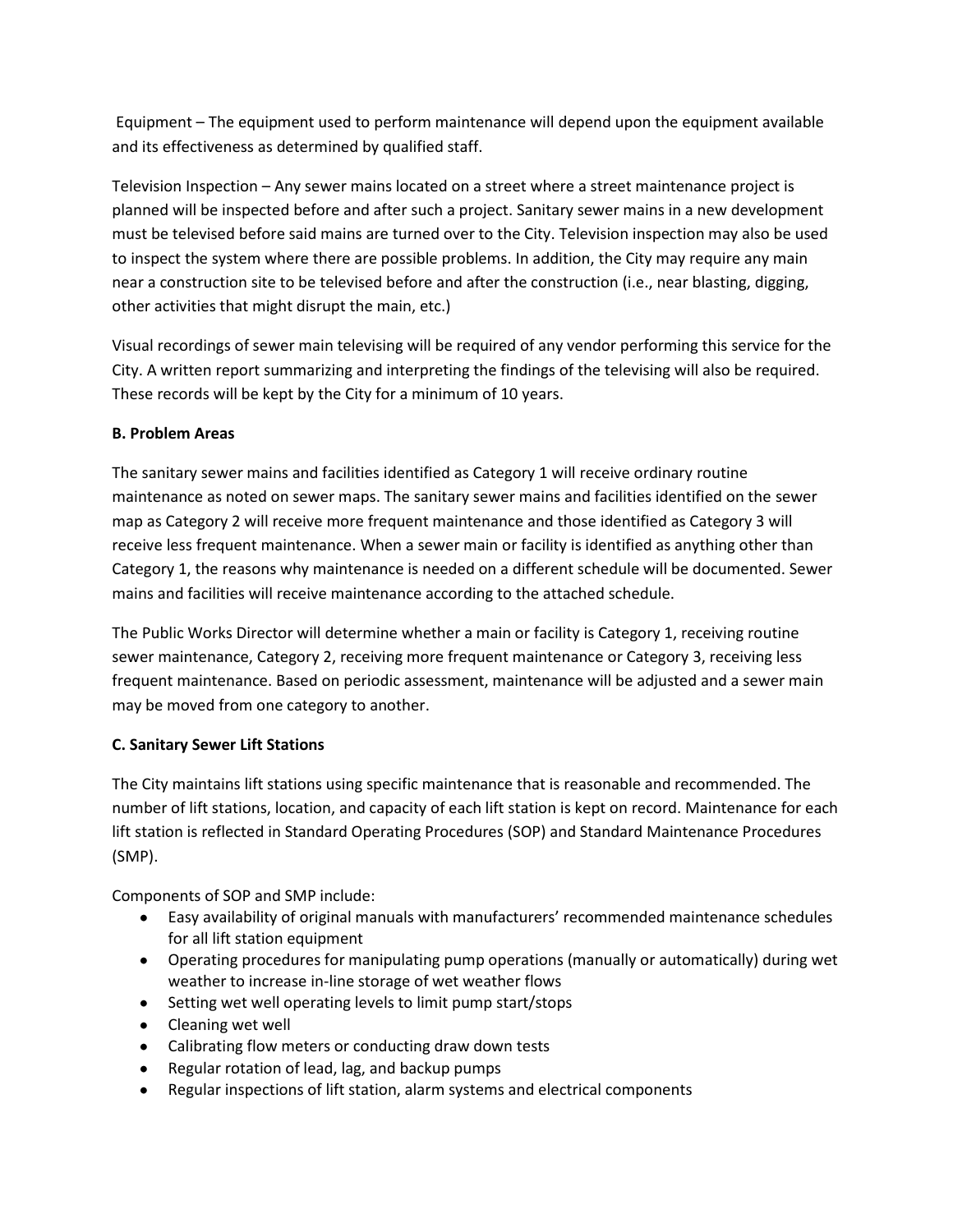- Maintenance of operation logs and general records for all lift station activities, including inspections
- Clean force mains
- Identify problem areas/components

#### **3. Inflow and Infiltration**

Inflow and infiltration occur when clear water gets into the sanitary sewer system. This may occur through cracks or leaks in the sewer pipes and manholes or through sump pumps incorrectly connected to the sanitary sewer system. Inflow and infiltration can lead to backups, overflows and unnecessary and expensive treatment of clear water.

City employees will periodically inspect manholes to identify any that contribute to this problem. Sanitary sewer mains will be maintained and inspected pursuant to the City's Sanitary Sewer Maintenance Policy.

#### **4. Personnel Responsibilities and Requirements**

#### **A. Exercise of Professional Judgment**

It is expected that City employees, in accordance with their job duties and responsibilities, will exercise their professional judgment in the implementation of this policy. Further, it is expected that in emergency situations (see Emergency Response Policy) City employees will be required to exercise their discretion and weigh political, social, and economic considerations including but not limited to public and employee safety, the potential for damage to private property and the City sanitary sewer system, and environmental concerns.

#### **B. Training and Education**

The City will provide training to employees responsible for maintenance of and emergency response to issues with the sanitary sewer system. Training of employees will include education necessary to earn and maintain appropriate operator certifications. Training will also address standard operating procedures, proper use of equipment, emergency response and other topics required by state and federal regulatory agencies.

#### **C. Work Schedule**

Full-time City employees in the Public Works department will be expected to work eight-hour shifts. In emergencies, employees may be required to work in excess of eight hours. Budget and safety concerns may limit the length of time an employee is permitted to work.

#### **D. Weather Conditions**

Regular sewer maintenance operations will be conducted only when weather conditions do not endanger the City employees and equipment. Factors that may delay sewer maintenance operations